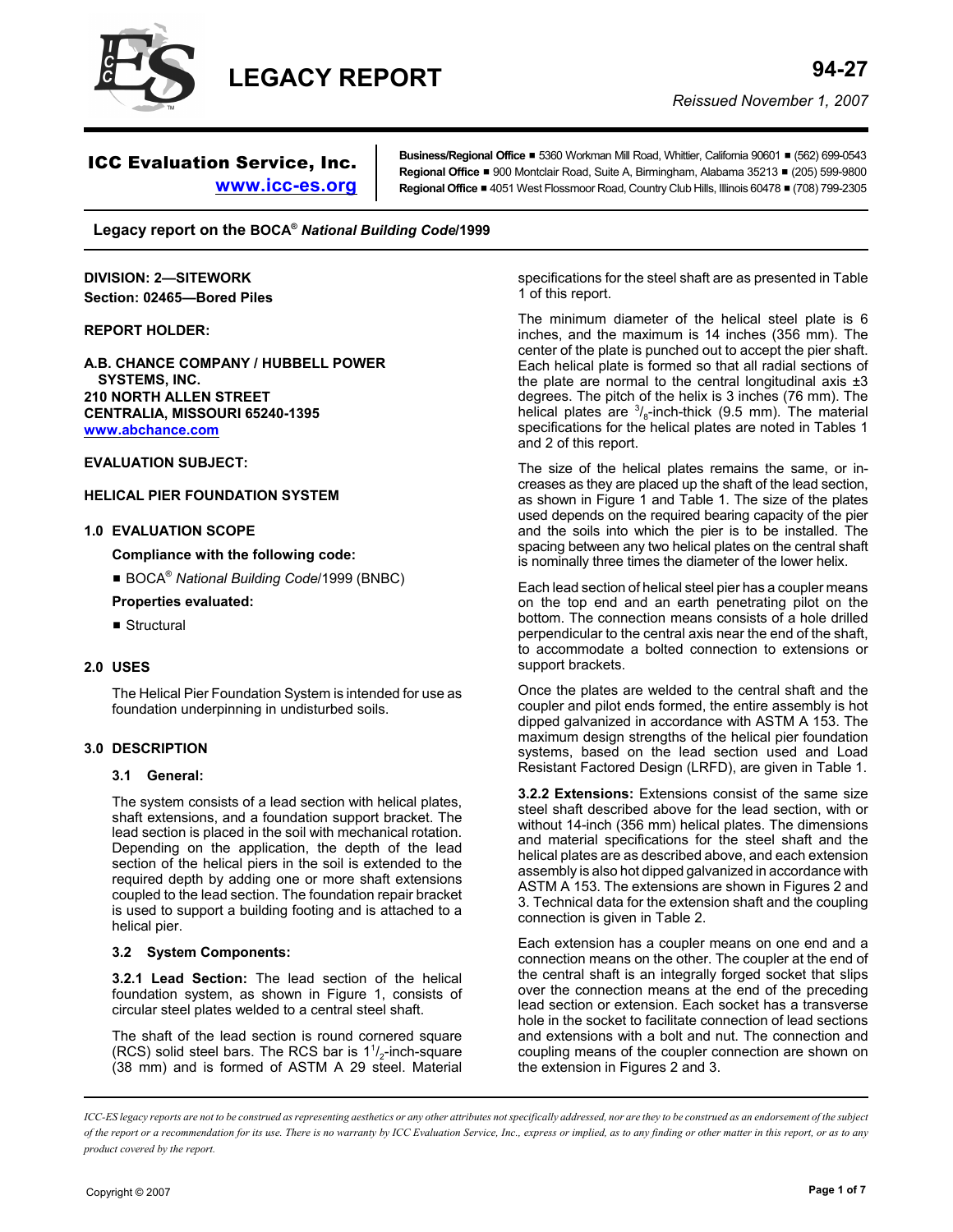**3.2.3 Foundation Bracket:** The foundation bracket consists of upper and lower steel bracket bodies which are interconnected with two lifting bolts, as shown in Figure 4. Table 3 gives design data for the foundation bracket.

The brackets are formed of  $\frac{1}{4}$ - and  $\frac{3}{8}$ -inch-thick (6 mm and 9.5 mm) ASTM A 36 steel. The stem of the T-shaped upper bracket is an 18-inch-long hot rolled electrical resistance welded round steel tubing which complies with ASTM A 512 or ASTM A 513 Grade 1020, with a minimum yield and tensile strength of 50 and 62 ksi (344738 and 427475 kPa), respectively. Both the upper and lower brackets have an ASTM A 153, Grade B-1 hot dipped galvanized coating.

The lifting bolts are  $\frac{7}{8}$ -inch-diameter (22 mm), comply with SAE J429, Grade 2, and have a minimum yield strength of 36 ksi (248211 kPa) and a minimum tensile strength of 60 ksi (413685 kPa). Cross bolts are also required to support the eccentric load of the foundation on the helical pier extension. These cross bolts are  $5/6$ -inch-diameter (16 mm), comply with SAE J429, Grade 5, and have a minimum yield and tensile strength of 92 and 120 ksi (634318 and 827370 kPa) respectively.

## **4.0 INSTALLATION**

#### **4.1 General:**

Installation of Helical Pier Foundation System shall comply with this report and the published manufacturer's installation instructions. The manufacturer's published installation insturctions shall be available at the jobsite at all times during installation.

#### **4.2 Helical Pier:**

The helical pier shall be installed in undisturbed soil with rotary motors that are capable of rotating clockwise or counterclockwise. The torque applied during the installation of the final length of the helical pier shall be recorded. Ultimate bearing capacity of the soil for the installed pier is determined by multiplying the final installation torque of the pier by the load factor for the lead section, as given in Table 1.

The piers are rated by the maximum torque permitted to be used to complete their installation. Torque ratings for the lead sections and extensions are given in Tables 1 and 2. The minimum required torque rating for each extension shall be equal to or greater than the torque rating of the lead section it is used with.

#### **4.3 Foundation Bracket:**

The T-shaped upper bracket body is slid over the end of the topmost extension of the installed helical steel pier. The lower bracket is attached to the foundation with anchors bolts, as specified in the approved construction documents required in Sections 5.9 and 5.10 of this report. The lower bracket body is attached to the upper bracket body with the lifting bolts. A jacking tool with cross plate is connected to the top of the lifting bolts, and a jack is placed between the cross plate and the top of the T-bracket, as shown in Figure 5. In this manner the jack is used to lift the lower bracket body as it pushes down on the T-shaped section of the upper bracket body, and indirectly loads the extension of the helical pier. Once the lower bracket has been lifted to the desired height, the nuts on the lifting bolts are tightened, and the jack removed.

## **5.0 CONDITIONS OF USE**

This report is limited to the applications and products as stated in this report. The ICC-ES Subcommittee on National Codes intends that the report be used by the code official to determine that the report subject complies with the code requirements specifically addressed, provided that this product is installed in accordance with the following conditions:

- **5.1** The Helical Pier Foundation System shall be limited to applications where the required bearing and uplift capacity of the anchor does not exceed that determined through application of Table 1 of this report, and the recommendations of the construction documents required in Sections 5.9 and 5.10 of this report.
- **5.2** The Helical Pier Foundation System shall be installed in accordance with this research report and the manufacturer's recommendations, by installers certified by the manufacturer. The installation shall comply to the approved construction documents, and the following:

**5.2.1** The anchor shall be positioned and angled as specified in the approved construction documents.

**5.2.2** The rotation rate of the helical piers during installation shall be between 5 to 20 revolutions a minute.

**5.2.3** If used, extensions shall be connected to the helical pier with the bolts specified in Table 2. The bolts shall be tightened to 40 ft-lbs (401 N•m) of torque.

**5.2.4** The piers shall be installed to the minimum depth shown on the approved construction documents, with a minimum depth to the top helix of 5 feet.

**5.2.5** Each extension used with the lead sections shall have a minimum torque rating, as shown in Table 2, equal to or greater than the torque rating of the lead section, as given in Table 1.

- **5.3** Special Inspections of the installation of helical piers shall be provided in accordance with Section 1705.9 of the BOCA® *National Building Code*/1999. Items to be confirmed by the Special Inspector shall include, but not be limited to, evidence of certification of installers by manufacturer, verification of adequacy of soil for installation, the installation torque of the pier, correct jacking of the foundation onto the pier and compliance of the installation with the approved construction documents and this report.
- **5.4** The factored design load on the helical pier shall not be greater than the lowest value determined from the following:

**5.4.1** The design soil bearing capacity of the anchor, determined by multiplying the installation torque, in ft-lbs, used to install the final length of the pier by the load factor given in Table 1 of this report, and a strength reduction factor,  $\phi$  = 0.70.

**5.4.2** The maximum design strength, P<sub>D</sub>, given for the lead section in Table 1 of this report.

**5.5** The capacity of the anchor in all but soft soils shall be determined in the manner described in Section 5.4. Determination of capacity in soft soils, including loose cohesionless soils, soft organic soils or soft clays, is beyond the scope of this report. Verification that the proposed pier location or locations do not include "soft soils" shall be included in the soils investigation report required in Section 5.10 of this report.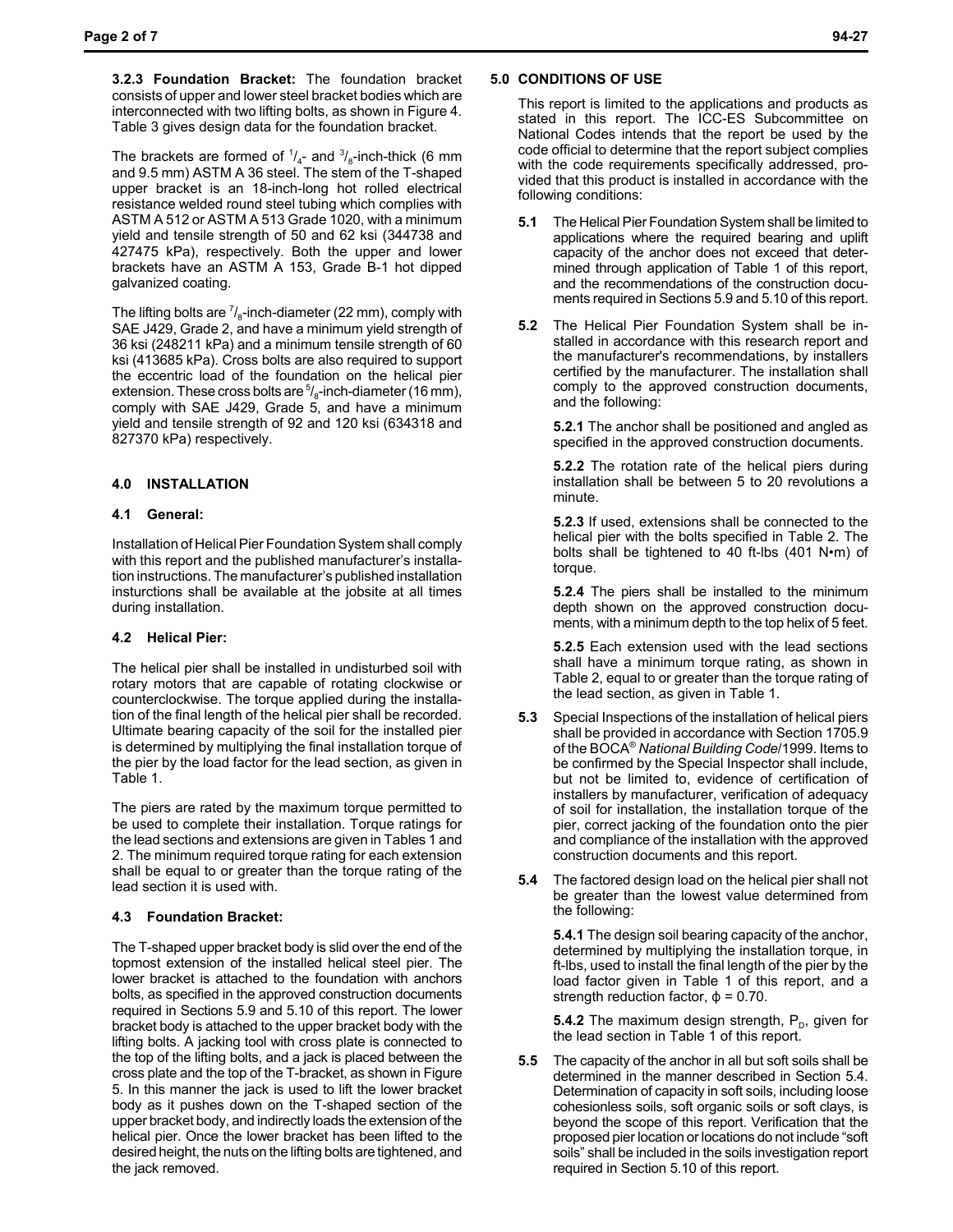- **5.6** Factored design loads on the foundation bracket, based on LRFD, shall not exceed 24.1 kips (10, 941 kg). Other brackets, or other means of securing the helical pier to the building or structure supported are beyond the scope of this report. All connections used in conjunction with the helical pier shall be designed by a registered design professional, as required by Section 5.9 of this report.
- **5.7** The use of the helical piers described in this report is limited to undisturbed soils that have been determined by the registered design professional responsible for the construction documents described in Section 5.10 of this report to be adequate to provide support of the helical pier against lateral buckling, and to meet the requirements of Section 1804.2 of the BOCA® *National Building Code*/1999 as satisfactory foundation material.
- **5.8** Evaluation of the durability of the galvanized coating in the soil it is to be placed in is outside the scope of this report.
- **5.9** All permit applications for helical piers shall be accompanied by structural calculations which are performed by a registered architect or engineer who is qualified to perform them in accordance with the registration laws of the state in which construction is to take place. Items addressed in the structural calculations shall include, but not be limited to, the following:

**5.9.1** All brackets and connections used to secure the Helical Pier to the building or structure.

**5.9.2** Column buckling of the piers due to compression loads, based on the lateral load carrying capacity of the soil, as given in the soil investigation report required in Section 5.10 of this report.

**5.9.3** The effects of seismic loads on the helical pier, as required in Sections 1610.0 and 1802.1.1 of the BOCA® *National Building Code*/1999.

**5.9.4** The required spacing of the anchors.

**5.9.5** A settlement analysis of the helical piers under design load shall be provided, as required by Section 1816.19 of the BOCA® *National Building Code*/1999. The analysis shall demonstrate that the predicted settlement of the piers shall not cause harmful distortion of, or instability in, the structure supported, nor cause any stresses within the structure to exceed allowable values.

**5.9.6** The angle at which the pier is to be placed.

**5.10** A soils investigation report for the proposed construction site shall be provided by a registered design professional qualified to perform such work, with each permit application. Information provided in the soils investigation reports shall include, but not be limited to, the following:

**5.10.1** The type of soil at each strata along the length of the proposed pier installation.

**5.10.2** The allowable soil bearing pressure.

**5.10.3** Indication of the method used by the registered design professional to determine that the soil is adequate for the proposed installation.

**5.10.4** Properties affecting the design of the system, including the lateral load carrying capacity of the soil at each strata.

**5.10.5** The location of the ground water table.

**5.10.6** The maximum anticipated depth of frost.

**5.10.7** The presence or absence of corrosives in the soil and the appropriateness of the use of galvanized steel in the soil.

**5.10.8** The presence of stone, rocks or other debris in each soil strata, and their effect on the suitability of the soil for use with the Helical Pier system.

**5.10.9** Recommendations to the registered design pro-fessional to preclude settlement due to ground water or overloading of the soil, wall damage due to frost heave or corrosion of the pier materials and the characteristics of the appropriate types of loading for the soil.

**5.10.10** Suitability of the system in a seismic area for areas required to have seismic calculations in Section 5.9.2 of this report.

**5.11** This report is subject to periodic re-examination. For information on the current status of this report, contact the ICC-ES.

## **6.0 EVIDENCE SUBMITTED**

- **6.1** LBA, Inc., Report on a Load Test of an A.B. Chance Helical Pier, dated November 3, 1992, stamped by Carl Bobish, P.E.
- **6.2** CTL/Thompson, Inc., Axial Compressive Load Test, dated February 5, 1993, stamped by Robert U. Branson, P.E.
- **6.3** Chen Northern, Inc., Observation of Helical Anchor Pile Load Test at West High School, 9th Avenue and Galapago Street, Denver, CO., dated May 28, 1992, stamped by Michael Riggins, P.E.
- **6.4** BBC & M Engineering, Inc, Load Testing Results, Thompson and Avery Road Sites, dated August 31, 1992, signed by Robert Thompson, P.E.
- **6.5** Report of Full-Scale Load Tests on Helical Anchors, dated June 23, 1995, by Engineering Surveys and Services.
- **6.6** Pressure Distribution Beneath a Bearing Plate Resulting from a Compressive Load Being Applied to a Helical Pier Foundation in Soil, signed and dated October 11, 1995, by Gary Seider, P.E.
- **6.7** Compression Load Tests on A.B. Chance Helical Pier Foundation System Components, Radco Test Report No. RAD-1663, dated January, 1996, by Radco, signed by Ray Tucker, P.E.
- **6.8** Report on Full-Scale Tensile Load Tests on Helical Anchors, dated July 11, 1996, by Engineering Surveys and Services, signed by Bruce Dawson, P.E.
- **6.9** S.P. Clemence, P.E., Professor and Chairman, Civil Engineering Department, Syracuse University, *Uplift Capacity of Helical Anchors in Soil*, presented at the International Conference on Soil Mechanics and Foundation Engineering, August, 1989.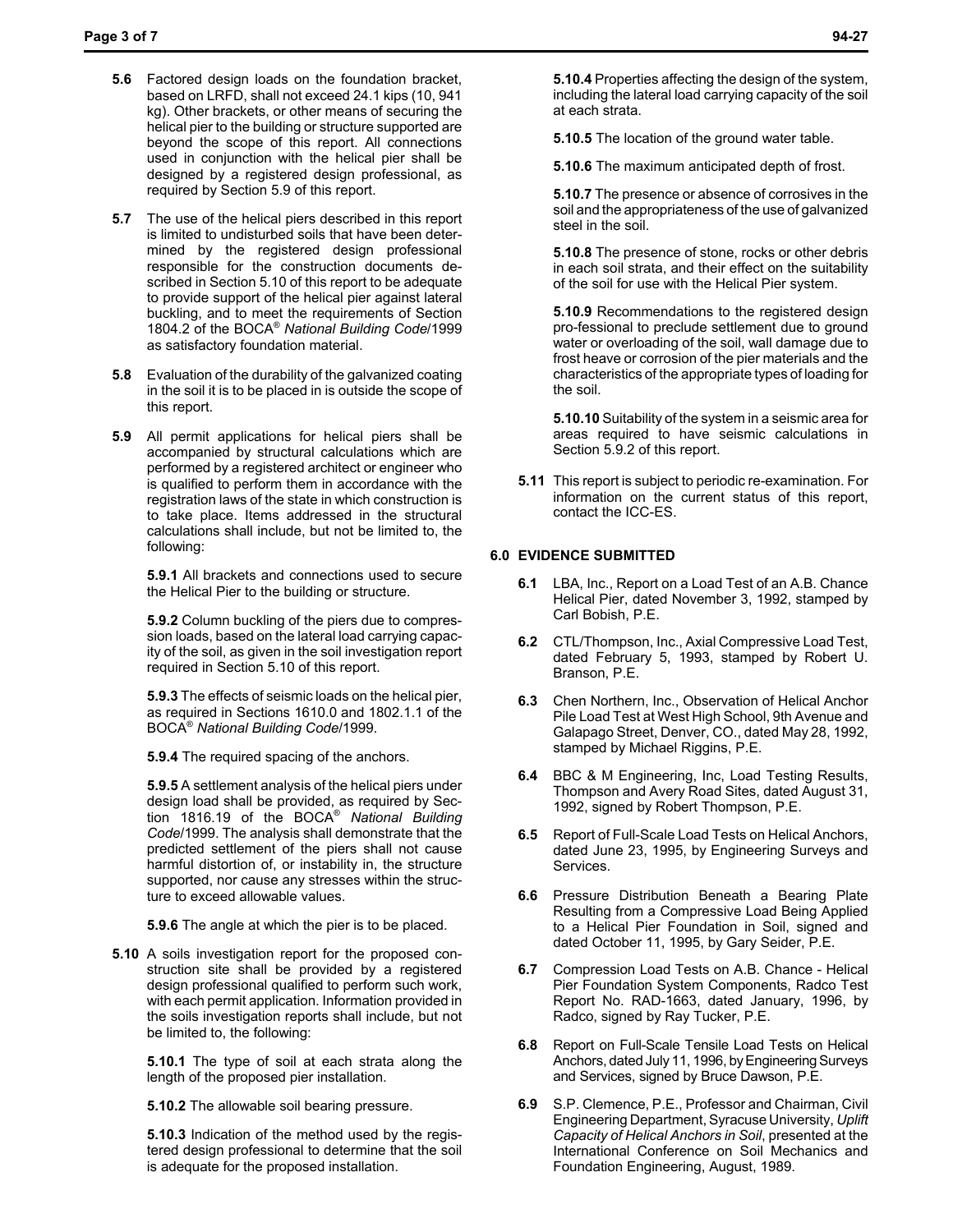- **6.10** Letter of September 27, 1995, signed by Dr. S.P. Clemence, P.E., discussing the uplift capacity of helical piers in various types of soils based on the finding sited in *Uplift Capacity of Helical Anchors in Soil*, and comparing the test method used for that report to ASTM D3689-90 and ASTM D1143.
- **6.11** S.P. Clemence, P.E., Professor, Syracuse University, L.K. Crouch, Assistant Professor, Department of Civil Engineering, Tennessee Technological University, and R.W. Stephenson, Professor, Department of Civil Engineering, University of Missouri-Rolla, *Prediction of Uplift Capacity for Helical Anchors in Sand*.
- **6.12** Coupling Bolt Calculations, prepared and signed by Gary Seider, P.E., dated December 20, 1994 and March 1, 1995. Mr. Seider prepared calculations in accordance with AISC LRFD.
- **6.13** Stress Analysis Foundation Repair Brackets, prepared and signed by Gary Seider, P.E. These calculations, done in accordance with AISC LRFD.
- **6.14** Compression Load Tests on A.B. Chance Helical Pier Foundation System Components, Radco Test Report No. RAD-1663, dated January, 1996 by Radco, signed by Ray Tucker, P.E.
- **6.15** Study of Loading Tests Results of the Chance Underpinning System Tested in Centralia, Missouri, by Lymon Reese and Associates, dated December, 1993.
- **6.16** Quality Control Manual and Inspection Procedures for A.B. Chance Company, by RADCO.
- **6.17** Copies of the AWS certification for weld inspectors employed by A.B. Chance.

#### **7.0 PRODUCT IDENTIFICATION**

The Helical Pier Foundation System described in this report shall be identified by a stamp bearing the manufacturer's name (A.B. Chance Company / Hubbell Power Systems, Inc.) and/or trademark, the product type, the name of the third-party inspection agency and the evaluation number (ICC-ES Legacy Report No. 94-27).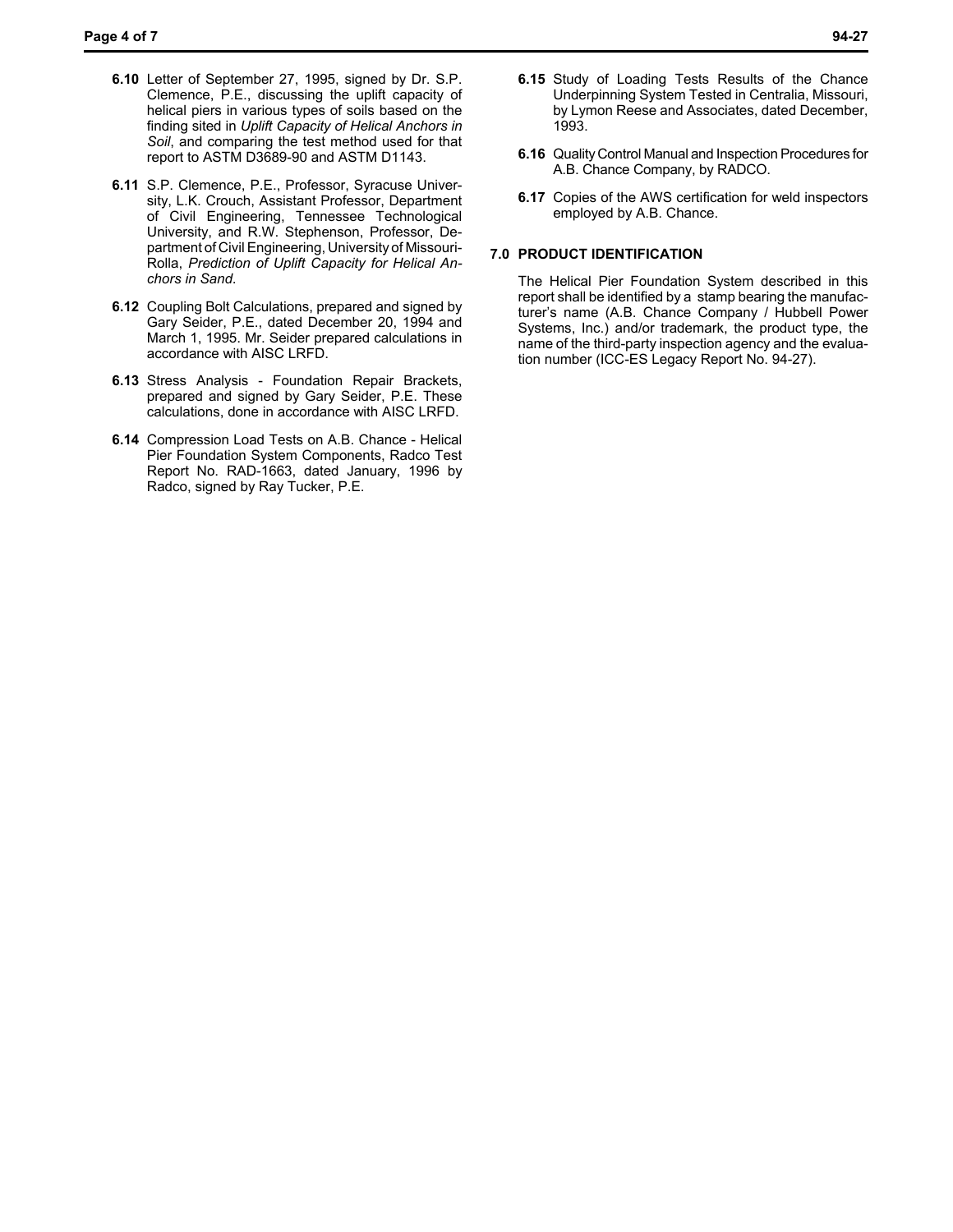

#### **CHANCE HELICAL PIER FOUNDATION SYSTEM DETAILS**

TABLE 1 - DESCRIPTION AND ULTIMATE BEARING CAPACITY OF LEAD SECTIONS

| <b>LEAD SECTION</b>   |                |            |     |           |           |       |                                    |       |                          |                     |                                              |                                  |                             |
|-----------------------|----------------|------------|-----|-----------|-----------|-------|------------------------------------|-------|--------------------------|---------------------|----------------------------------------------|----------------------------------|-----------------------------|
|                       |                |            |     |           |           |       | MAX. INSTALLATION<br>TORQUE RATING |       | LOAD FACTOR              |                     | MAXIMUM DESIGN<br>STRENGTH<br>$P_p^5$ (kips) | <b>HELICAL PLATE</b><br>MATERIAL | <b>SHAFT</b><br><b>TYPE</b> |
| CAT. NO.              | Α              | в          | C   | D         | Е         | F     | FT.-LB.                            |       | COMPRESSION <sup>4</sup> | UPLIFT <sup>4</sup> |                                              | SPECIFICATION <sup>2</sup>       | & SPEC.                     |
| C150-0001             | 7'             | $1 - 1/2"$ | 8"  | <b>NP</b> | <b>NP</b> | 5/16" | $(SS-5)$                           | 5.500 | 10                       | 10                  | 20                                           |                                  | <b>RCS</b>                  |
| C150-0002             | 5'             | $1 - 1/2"$ | 8"  | <b>NP</b> | <b>NP</b> | 5/16" | $(SS-5)$                           | 5.500 | 10                       | 10                  | 20                                           |                                  | SOLID                       |
| C150-0003             | 7'             | $1 - 1/2"$ | 10" | <b>NP</b> | <b>NP</b> | 5/16' | $(SS-5)$                           | 5.500 | 10                       | 10                  | 20                                           |                                  | STEEL                       |
| C150-0004             | 7'             | $1 - 1/2"$ | 12" | <b>NP</b> | <b>NP</b> | 5/16" | $(SS-5)$                           | 5.500 | $10^{-1}$                | 10                  | 20                                           | <b>ASTM A 570</b>                | <b>BAR</b>                  |
| C150-0005             | $7^{\circ}$    | $1 - 1/2"$ | 14" | <b>NP</b> | NP.       | 5/16" | $(SS-5)$                           | 5,500 | 6 <sup>3</sup>           | 6 <sup>3</sup>      | 16                                           | <b>ASTM A 572</b>                | ASTM A 29                   |
| C150-0030             | 7'             | $1 - 1/2"$ | 6"  | 8"        | <b>NP</b> | 1/4"  | $(SS-5)$                           | 5.500 | 10                       | 10                  | 27.5                                         | ASTM A 607                       | $F_Y = 70$ ksi MIN.         |
| C150-0006             | 7'             | $1 - 1/2"$ | 8"  | 10"       | <b>NP</b> | 1/4"  | $(SS-5)$                           | 5.500 | 10                       | 10                  | 27.5                                         | GRADE 50                         | $F_T = 100$ ksi MIN.        |
| C150-0031             | 10'            | $1 - 1/2"$ | 8"  | 10"       | <b>NP</b> | 1/4"  | (SS-5)                             | 5,500 | 10                       | 10                  | 27.5                                         | $F_v = 50$ KSI MIN.              |                             |
| C <sub>150-0007</sub> | 7'             | $1 - 1/2"$ | 8"  | 10"       | 12"       | 1/4"  | $(SS-5)$                           | 5.500 | 10                       | 10                  | 27.5                                         | $F_T = 65KSI$ MIN.               |                             |
| C150-0168             | $2 - 1/2$      | $1 - 1/2"$ | 8"  | 10"       | <b>NP</b> | 1/4"  | $(SS-7)$                           | 7.000 | 10                       | 10                  | 35.0                                         |                                  | HSLA ASTM A 29              |
| C150-0169             | 5 <sup>1</sup> | $1 - 1/2"$ | 8"  | 10"       | 12"       | 1/4"  | $(SS-7)$                           | 7,000 | 10                       | 10                  | 35.0                                         |                                  | $F_Y = 95$ ksi MIN.         |
| C150-0170             | 10'            | $1 - 1/2"$ | 14" | 14°       | 14"       | 1/4"  | $(SS-7)$                           | 7.000 | 6 <sup>3</sup>           | 6 <sup>3</sup>      | 35.0                                         |                                  | $F_T = 120$ ksi MIN.        |

S.I. 1 in. = 25.4 mm; 1 ft-lb = 1.36 N•m; 1 kip = 4.45 kN; 1 ksi = 6894.8 kPa; 1 ft = 0.305 m

<sup>1</sup> The ultimate bearing capacity of the soil supporting the anchor is determined by multiplying the maximum torque used to fully install the lead section and extensions by the load factor given in Table 1. The load factor is a function of the lead section only.

<sup>2</sup> Grades and physical properties shown are minimum.

 $3$  Load factor of 10 applicable in uniform homogenous deposits of clay or silty-clay soils, load factor of 6 applicable in sand or soil combinations which include sand.

<sup>4</sup> Use of these load factors to determine capacity of the anchor shall be limited to those soils which are not considered soft or very soft soils, as determined by the registered design professional responsible for the preparation of the construction documents.

<sup>5</sup> Based on LRFD, with  $P<sub>D</sub> = φ P<sub>U</sub>$ .

NP = Not Provided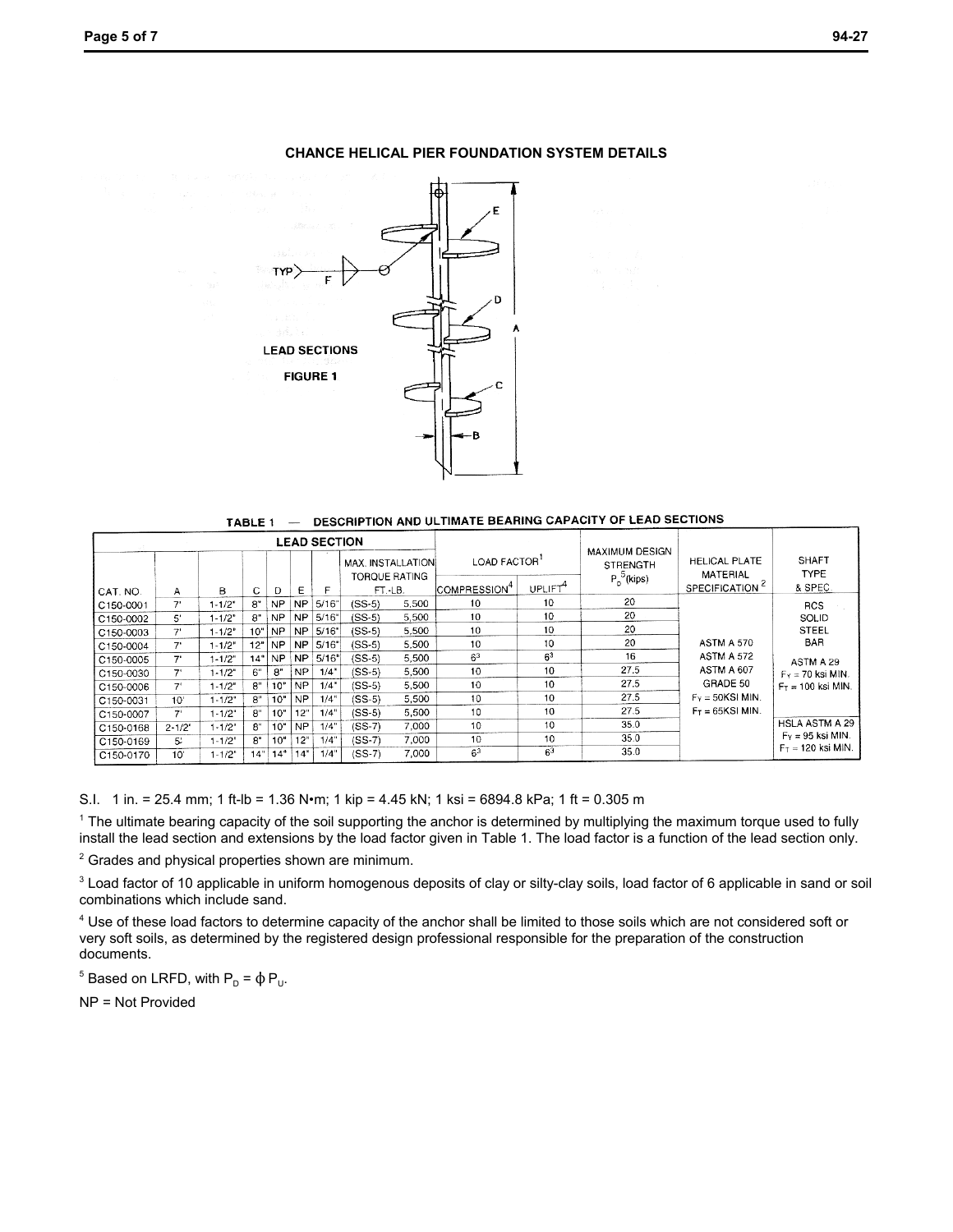

#### **CHANCE HELICAL PIER® FOUNDATION SYSTEM DETAILS**

## TABLE 2 - DESCRIPTION OF EXTENSIONS

| <b>EXTENSION</b> |           |            |     |     |     |      |                                            |       |              |             |             |                                    |                       |
|------------------|-----------|------------|-----|-----|-----|------|--------------------------------------------|-------|--------------|-------------|-------------|------------------------------------|-----------------------|
|                  |           |            |     |     |     |      | <b>MAX. INSTALLATION!</b><br>TORQUE RATING |       | <b>BOLTS</b> |             |             | <b>HELICAL PLATE</b><br>MATERIAL   | SHAFT<br>MATERIAL     |
| CAT. NO.         | А         | в          | C   | D   | Е   | F    | FT.-LB.                                    |       | <b>OTY</b>   | <b>SIZE</b> | <b>TYPE</b> | SPECIFICATION                      | <b>SPECIFICATION</b>  |
| C150-0047        | $3 - 1/2$ | $1 - 1/2"$ |     |     |     |      | $(SS-5)$                                   | 5.500 |              | 3/4         |             |                                    |                       |
| C150-0008        | 5'        | $1 - 1/2$  |     |     |     |      | (SS-5)                                     | 5,500 |              | 3/4         |             |                                    | ASTM A 29             |
| C150-0009        | 7'        | $1 - 1/2"$ |     |     |     |      | $(SS-5)$                                   | 5,500 |              | 3/4         |             |                                    | $F_Y = 70$ ksi MIN.   |
| C150-0048        | 10'       | $1 - 1/2"$ |     |     |     |      | (SS-5)                                     | 5,500 |              | 3/4         | IASTM A 320 |                                    | $F_T = 100$ ksi MIN.  |
| C150-0144        | $3 - 1/2$ | $1 - 1/2"$ |     |     |     |      | (SS-7)                                     | 7,000 |              | 3/4         | GRADE L7    |                                    |                       |
| C150-0145        | 5'        | $1 - 1/2"$ |     |     |     |      | $(SS-7)$                                   | 7,000 |              | 3/4         |             |                                    |                       |
| C150-0146        | 7'        | $1 - 1/2$  |     |     |     |      | $(SS-7)$                                   | 7,000 |              | 3/4         |             |                                    | <b>HSLA ASTM A 29</b> |
| C150-0175        | 10'       | $1 - 1/2"$ |     |     |     |      | $(SS-7)$                                   | 7,000 |              | 3/4         |             |                                    | $F_Y = 95$ MIN.       |
| C150-0176        | 4'        | $1 - 1/2"$ | 14" |     |     | 1/4" | $(SS-7)$                                   | 7,000 |              | 3/4         |             | ASTM A 715, A 656                  | $Fr = 120$ MIN.       |
| C150-0177        | $6 - 1/2$ | $1 - 1/2"$ | 14" | 14" |     | 1/4  | $(SS-7)$                                   | 7.000 |              | 3/4         |             | GRADE 80                           |                       |
| C150-0178        | 10'       | $1 - 1/2"$ | 14" | 14" | 14" | 1/4" | $(SS-7)$                                   | 7.000 |              | 3/4         |             | $F_Y = 80$ KSI min. $F_T = 90$ KSI |                       |

S.I. 1 in. = 25.4 mm; 1 ft = 0.304 m; 1 ft-lb = 1.36 N•m; 1 ksi = 6894.8 kPa